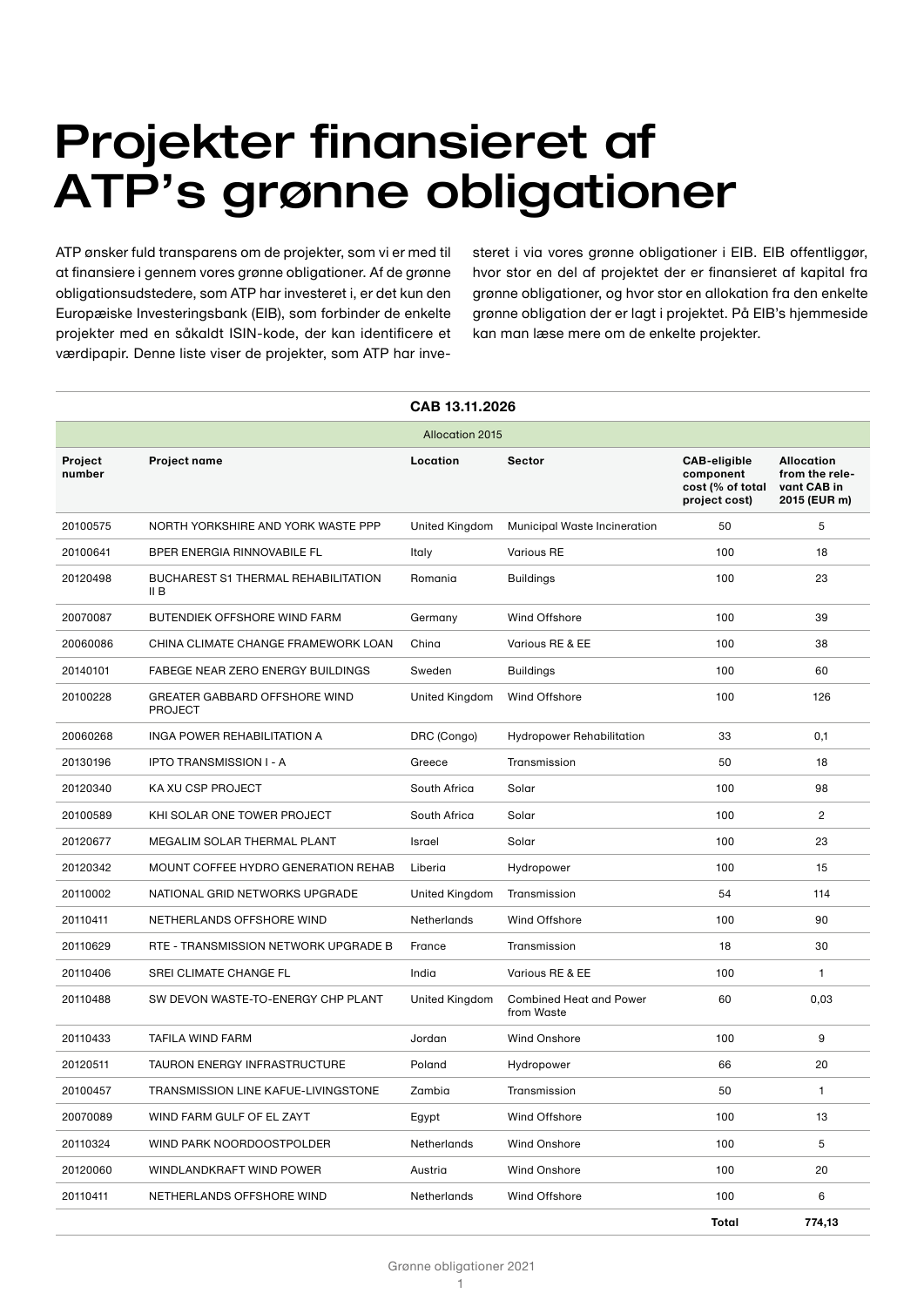|          | <b>Allocation 2016</b>                     |                   |                              |       |       |  |  |  |  |
|----------|--------------------------------------------|-------------------|------------------------------|-------|-------|--|--|--|--|
| 20140600 | Kilpilahti CHP Plant                       | Finland           | <b>CHP</b>                   | 100%  | 23,2  |  |  |  |  |
| 20140251 | Nobelwind Offshore Wind                    | Belgium           | Wind Offshore                | 100%  | 23,2  |  |  |  |  |
| 20150210 | Kelag Energy Production and Networks       | Austria           | Wind Onshore -<br>Hydropower | 43%   | 12,9  |  |  |  |  |
| 20160599 | Nepal Power System Expansion Project       | Nepal             | Transmission                 | 100%  | 0,8   |  |  |  |  |
| 20110002 | <b>National Grid Networks Upgrade</b>      | United<br>Kingdom | Transmission                 | 54%   | 179,9 |  |  |  |  |
| 20120677 | Megalim Solar Thermal Plant                | Israel            | Solar                        | 100%  | 8,0   |  |  |  |  |
| 20110332 | <b>Bucharest S2 Thermal Rehabilitation</b> | Romania           | <b>Buildings</b>             | 100%  | 2,1   |  |  |  |  |
|          |                                            |                   |                              | Total | 250,0 |  |  |  |  |

|                                 |                                                | Allocation 2021 H1 |                                                                                    |                                                   |                                    |
|---------------------------------|------------------------------------------------|--------------------|------------------------------------------------------------------------------------|---------------------------------------------------|------------------------------------|
| <b>Project</b><br><b>Number</b> | <b>Project Name</b>                            | Main<br>Location*  | <b>Activity (main CAB eligible</b><br>component)                                   | <b>CAB-eligible</b><br>% of total<br>project cost | <b>CAB Alloca-</b><br>tion (EUR m) |
| 20110171                        | ISTANBUL-ANKARA RAILWAY TRANCHE B              | Turkey             | Infrastructure for low carbon<br>transport (land transport)                        | 100,00%                                           | 33,23                              |
| 20150516                        | ENEDIS ADVANCED METERING                       | France             | Transmission and Distribution<br>of Electricity                                    | 100,00%                                           | 400,00                             |
| 20160624                        | SCHOOL ROOFTOPS PHOTOVOLTAIC<br><b>SYSTEMS</b> | Palestine          | Production of Electricity and/<br>or Heat/Cool from Renewable<br>Energy (Solar PV) | 100,00%                                           | 4,80                               |
| 20180074                        | NETZ ELBE SPREE ROLLING STOCK                  | Germany            | Passenger rail transport<br>(interurban)                                           | 100.00%                                           | 0.08                               |
| 20200432                        | CEPS TRANSMISSION GRID III                     | Czech<br>Republic  | Transmission and Distribution<br>of Electricity                                    | 95,00%                                            | 67,97                              |
|                                 |                                                |                    |                                                                                    | Total                                             | 506,08                             |

#### **CAB 14.11.2031**

| <b>Allocation 2019</b> |                                                                 |                    |                     |                                                                          |                                       |  |  |  |
|------------------------|-----------------------------------------------------------------|--------------------|---------------------|--------------------------------------------------------------------------|---------------------------------------|--|--|--|
| Project N°             | <b>Project Name</b>                                             | Location           | Sub-Sector          | <b>CAB-eligible</b><br>component<br>cost<br>(% of total<br>project cost) | <b>CAB Alloca-</b><br>tion<br>(EUR m) |  |  |  |
| 20160508               | BARCELONA SOCIAL HOUSING                                        | Spain              | <b>Buildings</b>    | 35%                                                                      | 5,3                                   |  |  |  |
| 20160506               | ENI RENEWABLE ENERGY GENERATION                                 | Italy              | Solar PV            | 100%                                                                     | 20,0                                  |  |  |  |
| 20120536               | <b>ESCO ENERGY EFFICIENCY SPAIN FL</b>                          | Spain              | Various RE & EE     | 100%                                                                     | 3,0                                   |  |  |  |
| 20170827               | FIERA MILANO EXHIBITION CENTRE                                  | Italy              | Solar PV            | 23%                                                                      | 1,8                                   |  |  |  |
| 20170466               | <b>GRENOBLE ALPES METROPOLE CLIMATE</b><br><b>ACTION</b>        | France             | <b>Biomass</b>      | 29%                                                                      | 16,8                                  |  |  |  |
| 20170414               | <b>ITALIAN MEDIUM SIZED RENEWABLES</b><br><b>FRAMEWORK LOAN</b> | Italy              | <b>Wind Onshore</b> | 100%                                                                     | 46,8                                  |  |  |  |
| 20130366               | JIJI MULEMBWE HYDROPOWER BURUNDI                                | Burundi            | Hydropower          | 78%                                                                      | 0,4                                   |  |  |  |
| 20170493               | METROPOLIA MYLLYPURO CAMPUS                                     | Finland            | <b>Buildings</b>    | 75%                                                                      | 7,5                                   |  |  |  |
| 20150911               | NORDLINK HVDC PROJECT                                           | Germany;<br>Norway | Transmission        | 100%                                                                     | 99,9                                  |  |  |  |
| 20170504               | <b>OWENINNY ONSHORE WIND FARM PHASE 1</b>                       | Ireland            | <b>Wind Onshore</b> | 100%                                                                     | 0,9                                   |  |  |  |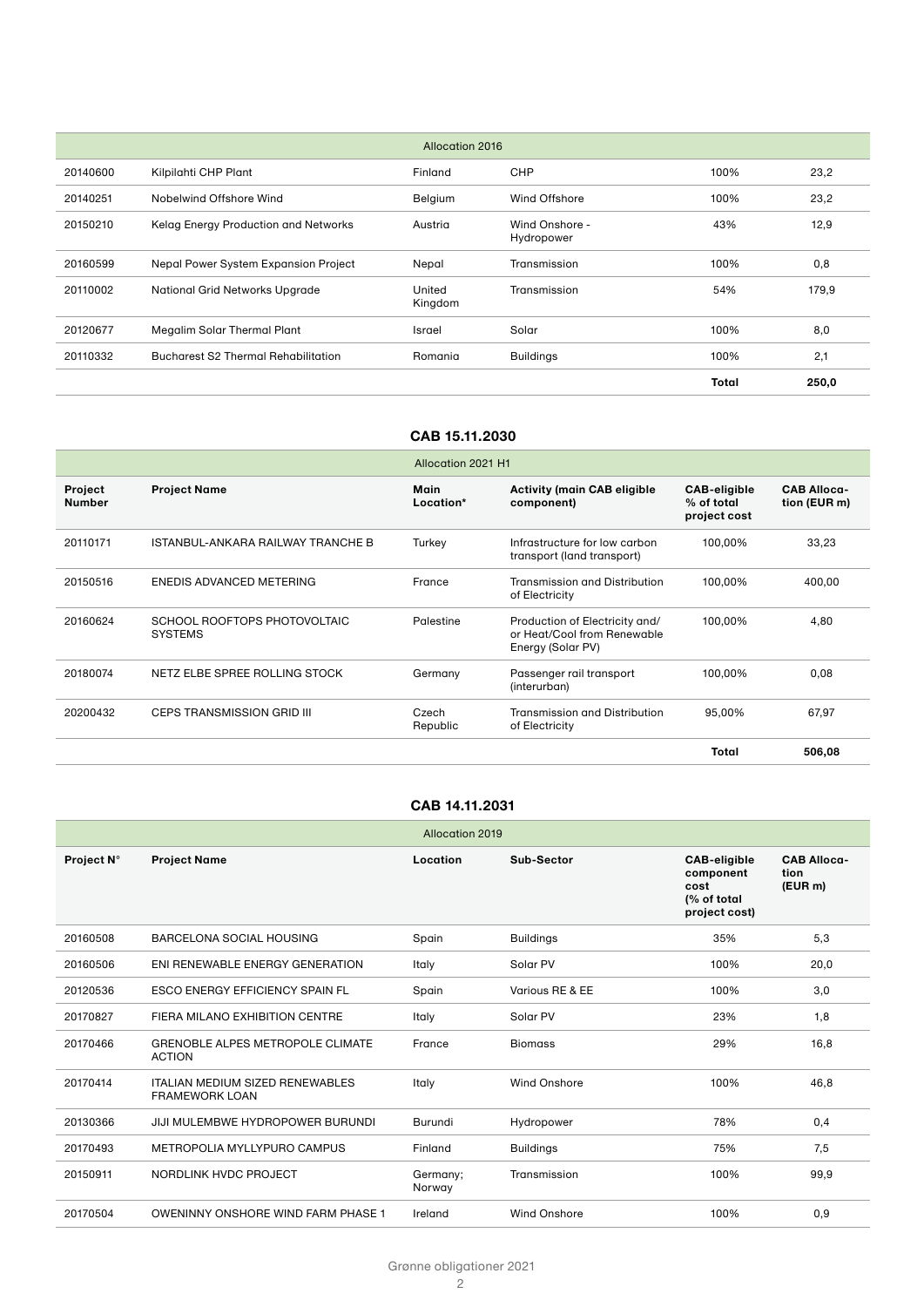| 20170346 | PIRAEUS BANK ENERGY EFFICIENCY FL<br>$-$ PF4EE               | Greece          | <b>Buildings</b>                                            | 100%         | 10,0    |
|----------|--------------------------------------------------------------|-----------------|-------------------------------------------------------------|--------------|---------|
| 20170917 | SEAMADE NV-MERMAID & SEASTAR OFFS-<br><b>HORE WIND FARMS</b> | Belgium         | wind - offshore                                             | 100%         | 7,8     |
| 20161019 | STROMNETZ HAMBURG                                            | Germany         | <b>Distribution</b>                                         | 14%          | 4,2     |
| 20150651 | TAMEGA IBERDROLA HYDROPOWER AND<br><b>STORAGE PORTUGAL</b>   | Portugal        | Hydropower                                                  | 55%          | 81,8    |
| 20160345 | <b>TERNA RETI ELETTRICHE VII</b>                             | Italy           | Transmission                                                | 12%          | 0,5     |
| 20150840 | TRIPLA NEAR-ZERO ENERGY BUILDING<br><b>PROJECT</b>           | Finland         | <b>Buildings</b>                                            | 85%          | 6,7     |
| 20190267 | VIVAWEST ENERGY EFFICIENT BUILDINGS II                       | Germany         | <b>Buildings</b>                                            | 100%         | 40,6    |
| 20180290 | <b>WIND FARMS PT I</b>                                       | Portugal        | wind - onshore                                              | 100%         | 45,0    |
| 20150240 | <b>WINDFLOAT INNOVFIN FDP</b>                                | Portugal        | wind - offshore                                             | 100%         | 3,0     |
|          |                                                              |                 |                                                             | <b>Total</b> | 402,00  |
|          |                                                              | Allocation 2020 |                                                             |              |         |
| 20150911 | NORDLINK HVDC PROJECT                                        | Germany         | <b>Transmission and Distribution</b><br>of Electricity      | 100%         | 9,663   |
| 20170040 | TRAM DE LIEGE                                                | Belgium         | Infrastructure for low carbon<br>transport (land transport) | 100%         | 2,527   |
| 20190378 | EV BATTERY GIGAFACTORY POLAND                                | Poland          | Manufacturing of low carbon<br>technology                   | 100%         | 188,554 |
|          |                                                              |                 |                                                             | Total        | 200,74  |

| <b>Allocation 2019</b> |                                                                 |                      |                                            |                                                                          |                                  |  |  |  |
|------------------------|-----------------------------------------------------------------|----------------------|--------------------------------------------|--------------------------------------------------------------------------|----------------------------------|--|--|--|
| Project N°             | <b>Project Name</b>                                             | <b>Main Location</b> | <b>Main Macro Sector</b>                   | <b>CAB-eligible</b><br>component<br>cost (%<br>of total project<br>cost) | <b>CAB Allocation</b><br>(EUR m) |  |  |  |
| 20130253               | AKUO RENEWABLE ENERGY (FRANCE)                                  | France               | <b>Various RE</b>                          | 100%                                                                     | 12,2                             |  |  |  |
| 20130527               | CI ENERGIES NETWORK UPGRADE & ENERGY<br><b>EFFICIENCY</b>       | Côte d'Ivoire        | Transmission                               | 7%                                                                       | 1                                |  |  |  |
| 20160642               | DEGEWO WOHNUNGSBAU BERLIN                                       | Germany              | <b>Buildings</b>                           | 32%                                                                      | 16                               |  |  |  |
| 20140216               | EFFICIENT UTILITY INFRASTRUCTURE<br><b>KLAGENFURT</b>           | Austria              | <b>District Heating</b>                    | 45%                                                                      | 2,3                              |  |  |  |
| 20160241               | <b>EGEA NETWORKS</b>                                            | Italy                | district heating, CHP                      | 59%                                                                      | 17,7                             |  |  |  |
| 20140017               | <b>ENERGY EFFICIENCY ITALY FL</b>                               | Italy                | Buildings, Industry, Various RE            | 100%                                                                     | 4,8                              |  |  |  |
| 20170097               | <b>GOYA WIND PROJECT</b>                                        | Spain                | <b>Wind Onshore</b>                        | 100%                                                                     | 21,3                             |  |  |  |
| 20170414               | <b>ITALIAN MEDIUM SIZED RENEWABLES</b><br><b>FRAMEWORK LOAN</b> | Italy                | <b>Wind Onshore</b>                        | 100%                                                                     | 12,6                             |  |  |  |
| 20130366               | JIJI MULEMBWE HYDROPOWER BURUNDI                                | Burundi              | Hydropower                                 | 78%                                                                      | 15,6                             |  |  |  |
| 20140378               | JIRAMA ANDEKALEKA HYDRO EXPANSION                               | Madagascar           | Hydropower: conventional (with<br>storage) | 100%                                                                     | 12                               |  |  |  |
| 20130037               | LAS PAILAS GEOTHERMAL PROJECT                                   | Costa Rica           | Geothermal                                 | 100%                                                                     | 1,7                              |  |  |  |
| 20150433               | LIETUVOS ENERGIJA VILNIUS CHP PROJECT                           | Lithuania            | CHP, biomass, Energy from<br>Waste         | 100%                                                                     | 40                               |  |  |  |
| 20190017               | MARCEGAGLIA INNOVATION AND ENERGY<br><b>EFFICIENCY</b>          | Italy                | Industry                                   | 22%                                                                      | 18,4                             |  |  |  |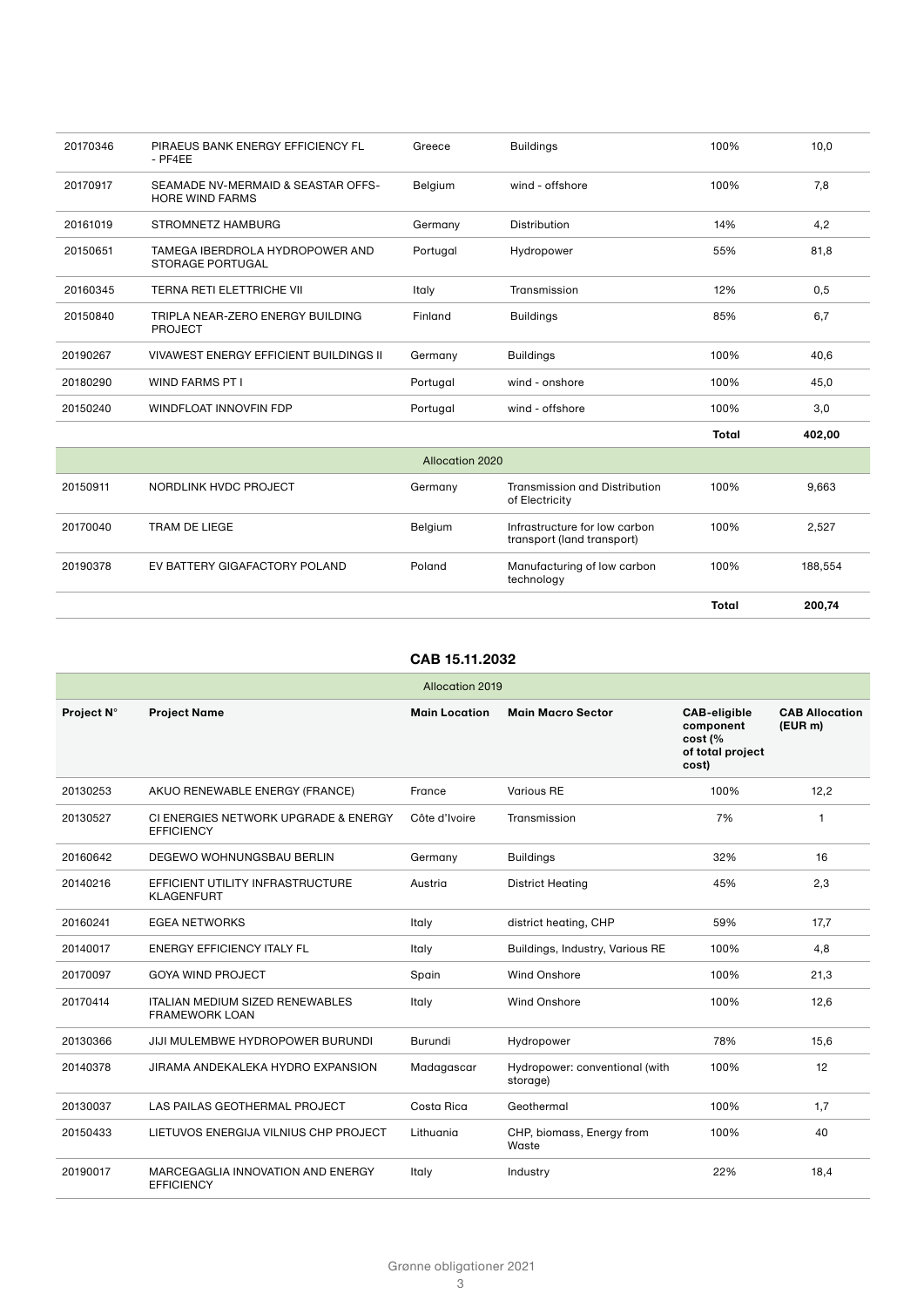| 20160289 | MEXICO FIRST RENEWABLE ENERGY<br><b>AUCTIONS</b>             | Mexico                 | Solar PV                       | 100%         | 46.5  |
|----------|--------------------------------------------------------------|------------------------|--------------------------------|--------------|-------|
| 20150871 | NORTHER OFFSHORE WIND                                        | Belgium                | Wind Offshore                  | 100%         | 13,6  |
| 20170897 | <b>NORTHWESTER 2</b>                                         | Belgium                | wind - offshore                | 100%         | 92,3  |
| 20120174 | <b>ONEE - PROJET EOLIEN</b>                                  | Morocco                | wind - onshore                 | 100%         | 34    |
| 20170504 | <b>OWENINNY ONSHORE WIND FARM PHASE 1</b>                    | Ireland                | <b>Wind Onshore</b>            | 100%         | 15,5  |
| 20170346 | PIRAEUS BANK ENERGY EFFICIENCY FL<br>$-$ PF4EE               | Greece                 | <b>Buildings</b>               | 100%         | 5     |
| 20150465 | RENEWABLE ENERGY RISK SHARING FRANCE                         | France                 | Various RE                     | 100%         | 31,7  |
| 20180339 | SAARLB CLIMATE ACTION MBIL                                   | Germany;<br>France     | <b>Various RE</b>              | 100%         | 16,8  |
| 20140699 | SAINSHAND ONSHORE WIND PROJECT                               | Mongolia               | Wind onshore                   | 100%         | 3,5   |
| 20170917 | SEAMADE NV-MERMAID & SEASTAR OFFS-<br><b>HORE WIND FARMS</b> | Belgium                | wind - offshore                | 100%         | 27,1  |
| 20160345 | <b>TERNA RETI ELETTRICHE VII</b>                             | Italy                  | Transmission                   | 12%          | 3,8   |
| 20150840 | TRIPLA NEAR-ZERO ENERGY BUILDING<br>PROJECT                  | Finland                | <b>Buildings</b>               | 85%          | 9,9   |
| 20150240 | <b>WINDFLOAT INNOVFIN FDP</b>                                | Portugal               | wind - offshore                | 100%         | 17    |
| 20170780 | WINDPARK BRUCKNEUDORF-HOEFLEIN WEST                          | Austria                | <b>Wind Onshore</b>            | 100%         | 3,5   |
|          |                                                              |                        |                                | <b>Total</b> | 495,8 |
|          |                                                              | <b>Allocation 2020</b> |                                |              |       |
| 20090674 | OLKARIA I & IV GEOTHERMAL EXTENSION                          | Kenya                  | Production of Electricity and/ | 100%         | 26,43 |

| 20090674 | OLKARIA I & IV GEOTHERMAL EXTENSION                            | Kenya         | Production of Electricity and/<br>or Heat/Cool from Renewable<br>Energy (Geothermal) | 100% | 26,43 |
|----------|----------------------------------------------------------------|---------------|--------------------------------------------------------------------------------------|------|-------|
| 20130090 | <b>REN ELECTRICITY SYSTEM UPGRADE III</b>                      | Portugal      | Transmission and Distribution<br>of Electricity                                      | 24%  | 21,60 |
| 20130527 | CI ENERGIES NETWORK UPGRADE & ENERGY<br><b>EFFICIENCY</b>      | Côte d'Ivoire | <b>Transmission and Distribution</b><br>of Electricity                               | 7%   | 2,43  |
| 20140040 | PROJET ENERGIE GUINEE                                          | Guinea        | Production of Electricity and/<br>or Heat/Cool from Renewable<br>Energy (Hydro)      | 35%  | 5,22  |
| 20140378 | JIRAMA ANDEKALEKA HYDRO EXPANSION                              | Madagascar    | Production of Electricity and/<br>or Heat/Cool from Renewable<br>Energy (Hydro)      | 100% | 11,37 |
| 20150871 | NORTHER OFFSHORE WIND                                          | Belgium       | Production of Electricity and/<br>or Heat/Cool from Renewable<br>Energy (Wind)       | 100% | 58,38 |
| 20150929 | FRENCH OFFSHORE ROUND 1 - SAINT<br><b>NAZAIRE &amp; FECAMP</b> | France        | Production of Electricity and/<br>or Heat/Cool from Renewable<br>Energy (Wind)       | 100% | 67,76 |
| 20160042 | PPCR FRAMEWORK LOAN FOR RENEWABLE<br><b>INVESTMENTS</b>        | Greece        | Production of Electricity and/<br>or Heat/Cool from Renewable<br>Energy (Wind)       | 100% | 51,00 |
| 20160206 | <b>COLOGNE TRADE FAIR INVESTMENT</b><br>PROGRAMME 2021         | Germany       | Construction of new buildings                                                        | 7%   | 8,40  |
| 20160729 | NORTH POLE ONSHORE WIND FARM                                   | Sweden        | Production of Electricity and/<br>or Heat/Cool from Renewable<br>Energy (Wind)       | 100% | 28,87 |
| 20160764 | <b>BUCHAREST S6 THERMAL REHABILITATION II</b>                  | Romania       | <b>Building renovation</b>                                                           | 100% | 3,96  |
| 20160881 | AGRI-INFRASTRUCTURE AND BIOMASS<br>POWER GENERATION            | Ukraine       | Production of Electricity and/<br>or Heat/Cool from Renewable<br>Energy (Bioenergy)  | 24%  | 12,30 |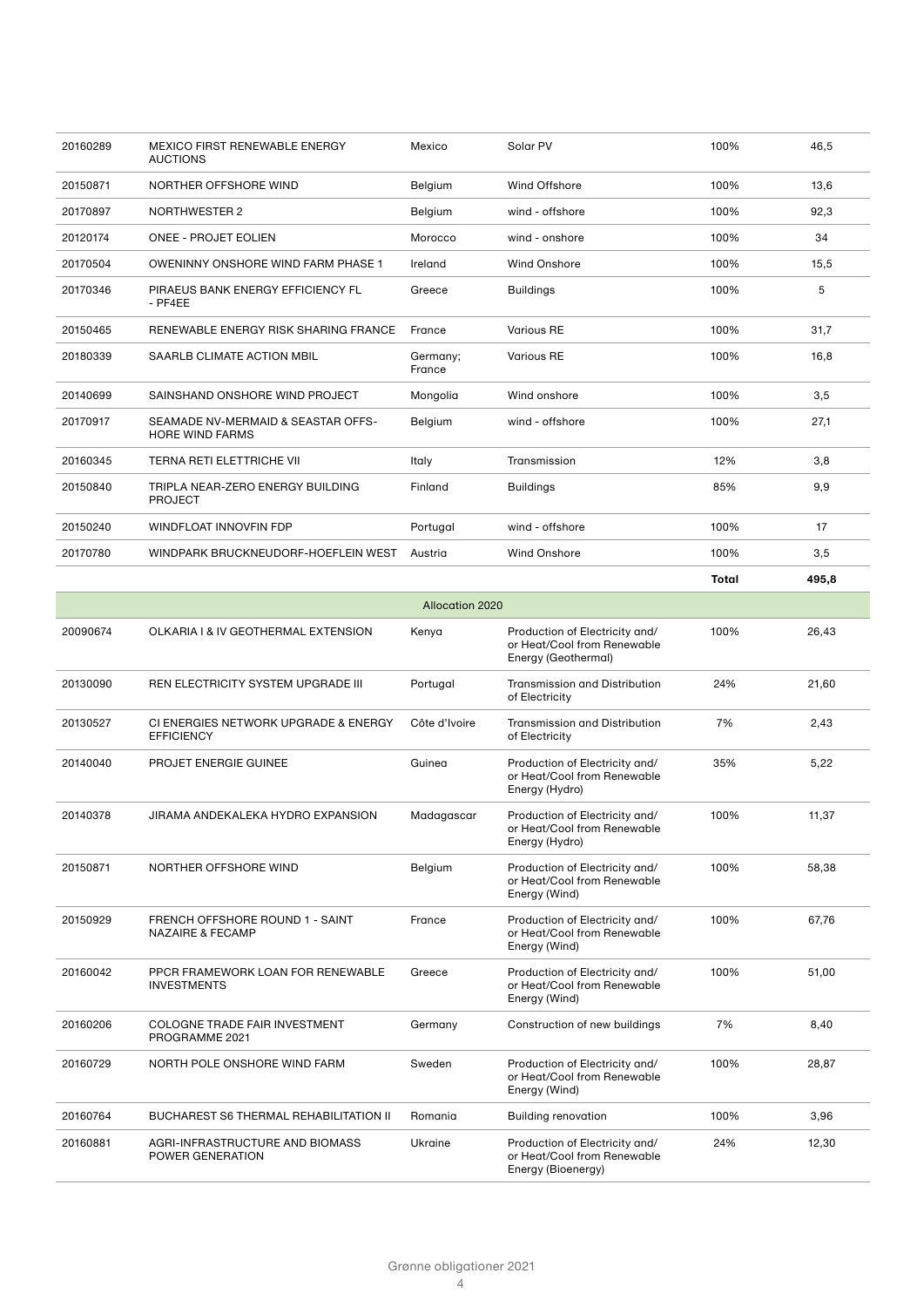| 20170414 | <b>ITALIAN MEDIUM SIZED RENEWABLES</b><br><b>FRAMEWORK LOAN</b> | Italy   | Production of Electricity and/<br>or Heat/Cool from Renewable<br>Energy (Wind)     | 100%  | 13,63  |
|----------|-----------------------------------------------------------------|---------|------------------------------------------------------------------------------------|-------|--------|
| 20170875 | TALASOL SOLAR PV PLANT                                          | Spain   | Production of Electricity and/<br>or Heat/Cool from Renewable<br>Energy (Solar PV) | 100%  | 10,94  |
| 20170917 | SEAMADE NV-MERMAID & SEASTAR OFFS-<br><b>HORE WIND FARMS</b>    | Belgium | Production of Electricity and/<br>or Heat/Cool from Renewable<br>Energy (Wind)     | 100%  | 14,08  |
| 20180553 | PARIS HABITAT LOGEMENTS INTERMEDIAIRES                          | France  | Construction of new buildings                                                      | 60%   | 10,20  |
| 20180659 | LA CABRERA Y TALAYUELA SOLAR PV                                 | Spain   | Production of Electricity and/<br>or Heat/Cool from Renewable<br>Energy (Solar PV) | 100%  | 56,50  |
| 20180853 | WINDFARMS PRINZENDORF AND POWI                                  | Austria | Production of Electricity and/<br>or Heat/Cool from Renewable<br>Energy (Wind)     | 100%  | 9,00   |
| 20190017 | MARCEGAGLIA INNOVATION AND ENERGY<br><b>EFFICIENCY</b>          | Italy   | Energy efficiency in Industry<br>and SMEs                                          | 22%   | 3,64   |
| 20190210 | LA ISLA SOLAR PV                                                | Spain   | Production of Electricity and/<br>or Heat/Cool from Renewable<br>Energy (Solar PV) | 100%  | 39,70  |
| 20190212 | <b>SOLARIA PV PLANTS</b>                                        | Spain   | Production of Electricity and/<br>or Heat/Cool from Renewable<br>Energy (Solar PV) | 100%  | 24,36  |
| 20190811 | <b>IBERDROLA SPAIN GREEN ENERGY</b><br><b>FRAMEWORK LOAN</b>    | Spain   | Production of Electricity and/<br>or Heat/Cool from Renewable<br>Energy (Solar PV) | 100%  | 97,65  |
|          |                                                                 |         |                                                                                    | Total | 577.41 |

|                                 | <b>Allocation 2020</b>                                         |                       |                                                                                    |                                            |                                 |  |  |  |
|---------------------------------|----------------------------------------------------------------|-----------------------|------------------------------------------------------------------------------------|--------------------------------------------|---------------------------------|--|--|--|
| <b>Project</b><br><b>Number</b> | <b>Project Name</b>                                            | <b>Main Location*</b> | <b>Activity (main CAB eligible</b><br>component)                                   | CAB-eligible %<br>of total project<br>cost | <b>CAB Allocation</b><br>(EURm) |  |  |  |
| 20060128                        | OMVG - INTERCONNECTION                                         | Guinea                | <b>Transmission and Distribution</b><br>of Electricity                             | 100%                                       | 10,00                           |  |  |  |
| 20100544                        | WIND FARM GULF OF SUEZ                                         | Egypt                 | Production of Electricity and/<br>or Heat/Cool from Renewable<br>Energy (Wind)     | 100%                                       | 20,64                           |  |  |  |
| 20150081                        | <b>WARSAW TRAMWAY II</b>                                       | Poland                | Infrastructure for low carbon<br>transport (land transport)                        | 100%                                       | 22,74                           |  |  |  |
| 20150465                        | RENEWABLE ENERGY RISK SHARING FRANCE                           | France                | Production of Electricity and/<br>or Heat/Cool from Renewable<br>Energy (Solar PV) | 100%                                       | 25,14                           |  |  |  |
| 20150929                        | FRENCH OFFSHORE ROUND 1 - SAINT<br><b>NAZAIRE &amp; FECAMP</b> | France                | Production of Electricity and/<br>or Heat/Cool from Renewable<br>Energy (Wind)     | 100%                                       | 7.54                            |  |  |  |
| 20160290                        | ADESTIA - EFFICACITE ENERGETIQUE LOGE-<br><b>MENT SOCIAL</b>   | France                | <b>Building renovation</b>                                                         | 43%                                        | 43,00                           |  |  |  |
| 20160327                        | PUNE METRO RAIL PROJECT                                        | India                 | Infrastructure for low carbon<br>transport (land transport)                        | 100%                                       | 27,33                           |  |  |  |
| 20160392                        | CITYJET REGIONAL ROLLING STOCK                                 | Austria               | Passenger rail transport<br>(interurban)                                           | 100%                                       | 47,87                           |  |  |  |
| 20160753                        | <b>METRO DE BUENOS AIRES REHABILITATION</b>                    | Argentina             | Infrastructure for low carbon<br>transport (land transport)                        | 100%                                       | 15,27                           |  |  |  |
| 20160816                        | BANGALORE METRO RAIL PROJECT - LINE R6                         | India                 | Infrastructure for low carbon<br>transport (land transport)                        | 100%                                       | 50,00                           |  |  |  |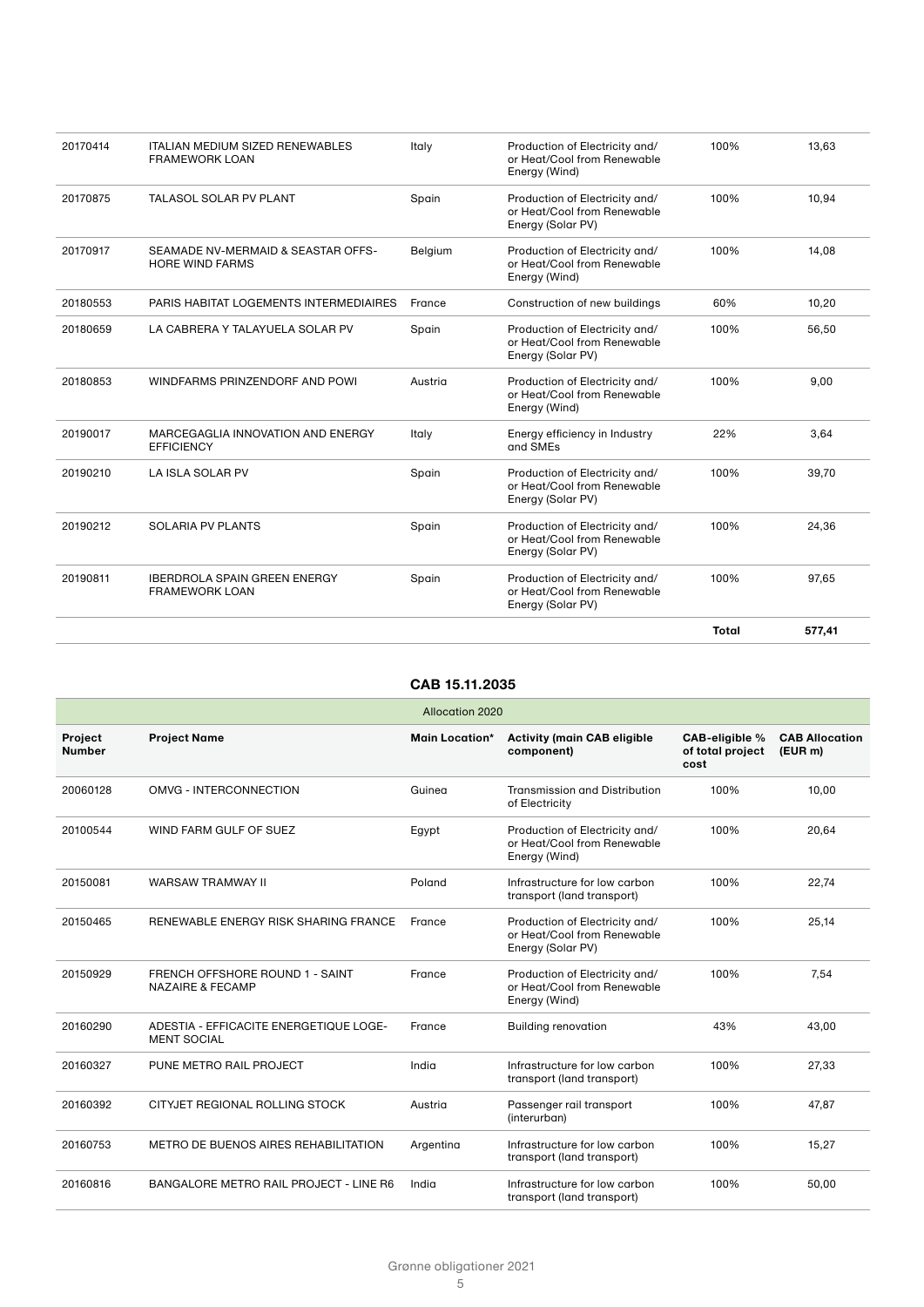| 20170040 | TRAM DE LIEGE                                                    | Belgium            | Infrastructure for low carbon<br>transport (land transport)                        | 100%  | 3,12    |
|----------|------------------------------------------------------------------|--------------------|------------------------------------------------------------------------------------|-------|---------|
| 20170105 | IREDA-RENEWABLE ENERGY AND ENERGY<br><b>EFFICIENCY FL2</b>       | India              | Production of Electricity and/<br>or Heat/Cool from Renewable<br>Energy (Solar PV) | 100%  | 49,68   |
| 20170114 | IPTO CRETE ISLAND INTERCONNECTION<br>PHASE I                     | Greece             | Transmission and Distribution<br>of Electricity                                    | 100%  | 1,02    |
| 20170390 | KRAKOW TRAMWAY III                                               | Poland             | <b>Public Transport</b>                                                            | 100%  | 26,84   |
| 20170503 | NS RAIL ROLLING STOCK 2-INTERCITY NEW<br><b>GENERATION</b>       | Netherlands        | Passenger rail transport<br>(interurban)                                           | 100%  | 350,00  |
| 20170875 | <b>TALASOL SOLAR PV PLANT</b>                                    | Spain              | Production of Electricity and/<br>or Heat/Cool from Renewable<br>Energy (Solar PV) | 100%  | 6,35    |
| 20170917 | SEAMADE NV-MERMAID & SEASTAR OFFS-<br>HORE WIND FARMS            | Belgium            | Production of Electricity and/<br>or Heat/Cool from Renewable<br>Energy (Wind)     | 100%  | 34,69   |
| 20180061 | <b>BUDAPEST DISTRICT HEATING STRATEGIC</b><br><b>INVESTMENTS</b> | Hungary            | <b>District Heating/Cooling</b><br><b>Distribution</b>                             | 100%  | 9,42    |
| 20180074 | NETZ ELBE SPREE ROLLING STOCK                                    | Germany            | Passenger rail transport<br>(interurban)                                           | 100%  | 25,86   |
| 20180283 | WBM BEZAHLBARES WOHNEN BERLIN                                    | Germany            | Construction of new buildings                                                      | 24%   | 6,00    |
| 20180339 | SAARLB CLIMATE ACTION MBIL                                       | Germany            | Production of Electricity and/<br>or Heat/Cool from Renewable<br>Energy (Wind)     | 100%  | 21,76   |
| 20180659 | LA CABRERA Y TALAYUELA SOLAR PV                                  | Spain              | Production of Electricity and/<br>or Heat/Cool from Renewable<br>Energy (Solar PV) | 100%  | 13,00   |
| 20180740 | LE POMERANIA WIND FARM                                           | Poland             | Production of Electricity and/<br>or Heat/Cool from Renewable<br>Energy (Wind)     | 100%  | 15,44   |
| 20180853 | WINDFARMS PRINZENDORF AND POWI                                   | Austria            | Production of Electricity and/<br>or Heat/Cool from Renewable<br>Energy (Wind)     | 100%  | 2,00    |
| 20190235 | LORDS LB 66 MW SOLAR PV PORTFOLIO                                | Poland             | Production of Electricity and/<br>or Heat/Cool from Renewable<br>Energy (Solar PV) | 100%  | 18,62   |
| 20190236 | BPCE ACTION POUR LE CLIMAT                                       | France             | Production of Electricity and/<br>or Heat/Cool from Renewable<br>Energy (Solar PV) | 100%  | 64,67   |
| 20190251 | LAHTI EDUCATION INFRASTRUCTURE                                   | Finland            | Construction of new buildings                                                      | 19%   | 9,65    |
| 20190267 | VIVAWEST ENERGY EFFICIENT BUILDINGS II                           | Germany            | Construction of new buildings                                                      | 100%  | 100,00  |
| 20190302 | KAUNAS HEATING CAPEX PROGRAMME                                   | Lithuania          | <b>District Heating/Cooling</b><br>Distribution                                    | 92%   | 13,80   |
| 20190391 | <b>GEWOBAG BEZAHLBARES WOHNEN BERLIN II</b>                      | Germany            | Construction of new buildings                                                      | 87%   | 104,40  |
| 20190811 | <b>IBERDROLA SPAIN GREEN ENERGY</b><br><b>FRAMEWORK LOAN</b>     | Spain              | Production of Electricity and/<br>or Heat/Cool from Renewable<br>Energy (Solar PV) | 100%  | 339,82  |
| 20200033 | AVE MADRID EXTREMADURA                                           | Spain              | Infrastructure for low carbon<br>transport (land transport)                        | 100%  | 300,00  |
| 20200365 | PPC DISTRIBUTION VIII                                            | Greece             | Transmission and Distribution<br>of Electricity                                    | 18%   | 18,00   |
|          |                                                                  |                    |                                                                                    | Total | 1803,67 |
|          |                                                                  | Allocation 2021 H1 |                                                                                    |       |         |
| 20100544 | WIND FARM GULF OF SUEZ                                           | Egypt              | Production of Electricity and/<br>or Heat/Cool from Renewable<br>Energy (Wind)     | 100%  | 10,47   |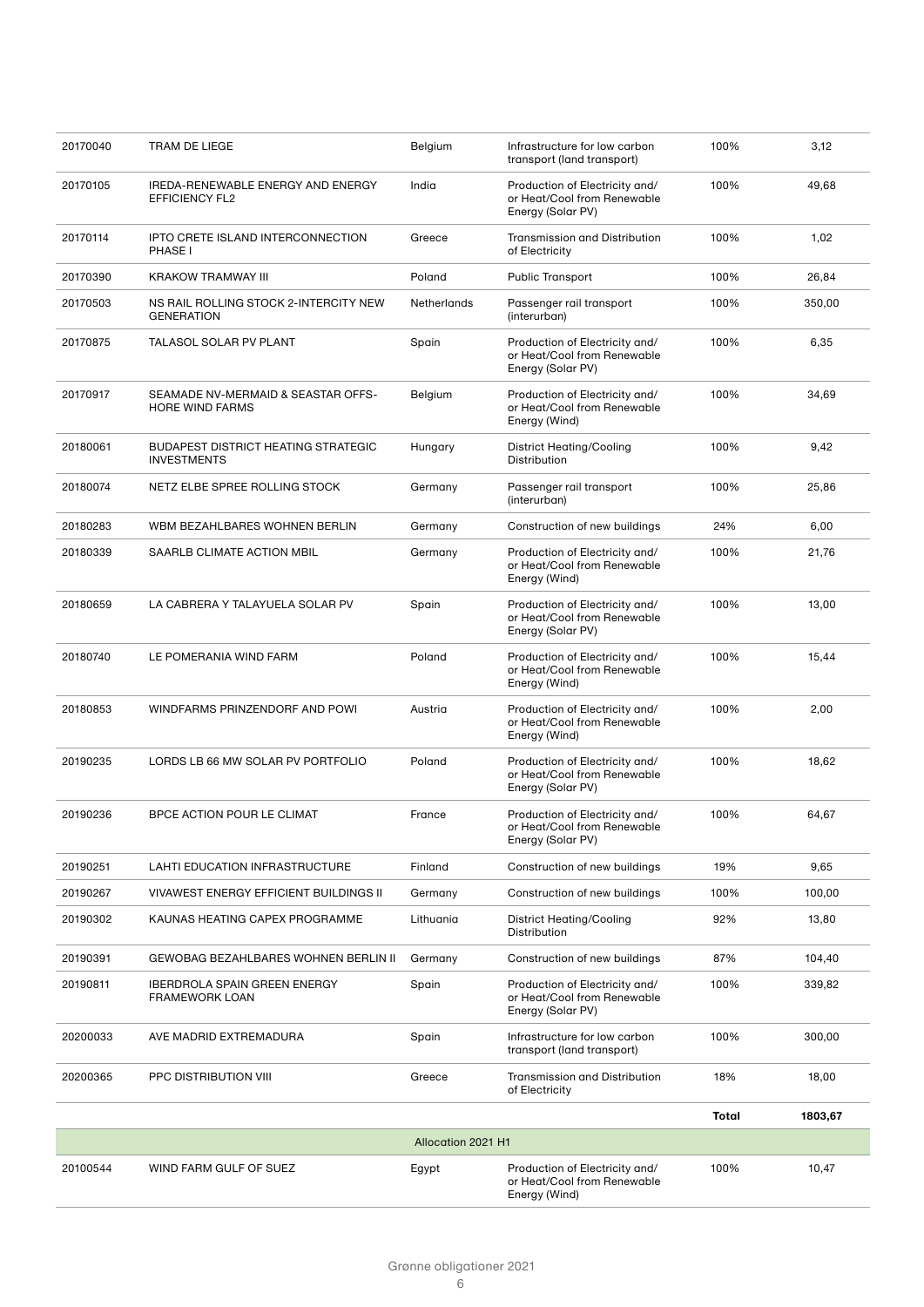|          |                                                                |                       |                                                                                    | <b>Total</b> | 482,42 |
|----------|----------------------------------------------------------------|-----------------------|------------------------------------------------------------------------------------|--------------|--------|
| 20200642 | DOLOMITI ENERGIA 2021 - 2024 INVESTMENT<br><b>PLAN</b>         | Italy                 | <b>Transmission and Distribution</b><br>of Electricity                             | 78%          | 41,77  |
| 20200432 | <b>CEPS TRANSMISSION GRID III</b>                              | <b>Czech Republic</b> | Transmission and Distribution<br>of Electricity                                    | 95%          | 37,32  |
| 20190404 | MANNHEIM SOCIAL AND AFFORDABLE<br><b>HOUSING</b>               | Germany               | Construction of new buildings<br>and building renovations                          | 22%          | 17,60  |
| 20190189 | <b>CLONCREEN WIND FARM</b>                                     | Ireland               | Production of Electricity and/<br>or Heat/Cool from Renewable<br>Energy (Wind)     | 100%         | 3,77   |
| 20180853 | WINDFARMS PRINZENDORF AND POWI                                 | Austria               | Production of Electricity and/<br>or Heat/Cool from Renewable<br>Energy (Wind)     | 100%         | 8,00   |
| 20180827 | PANNONIA ONSHORE WIND                                          | Austria               | Production of Electricity and/<br>or Heat/Cool from Renewable<br>Energy (Wind)     | 100%         | 3,65   |
| 20180600 | CAPE VERDE CONNECTIVITY PROGRAMME                              | Cape Verde            | Production of Electricity and/<br>or Heat/Cool from Renewable<br>Energy (Solar PV) | 2%           | 0,12   |
| 20180074 | NETZ ELBE SPREE ROLLING STOCK                                  | Germany               | Passenger rail transport<br>(interurban)                                           | 100%         | 0,08   |
| 20180037 | ELECTRICITY DISTRIBUTION SLOVENIA II                           | Slovenia              | <b>Transmission and Distribution</b><br>of Electricity                             | 71%          | 3,55   |
| 20170917 | SEAMADE NV-MERMAID & SEASTAR OFFS-<br><b>HORE WIND FARMS</b>   | Belgium               | Production of Electricity and/<br>or Heat/Cool from Renewable<br>Energy (Wind)     | 100%         | 5,20   |
| 20170390 | KRAKOW TRAMWAY III                                             | Poland                | <b>Public Transport</b>                                                            | 100%         | 13,15  |
| 20170040 | TRAM DE LIEGE                                                  | Belgium               | Infrastructure for low carbon<br>transport (land transport)                        | 100%         | 2,66   |
| 20160217 | ESPOO SCHOOLS PPP PROJECT                                      | Finland               | <b>Building renovation</b>                                                         | 100%         | 1,48   |
| 20160186 | <b>SNCB ROLLING STOCK</b>                                      | Belgium               | Passenger rail transport<br>(interurban)                                           | 100%         | 156,23 |
| 20160002 | <b>FRENCH OFFSHORE ROUND 1</b><br>- COURSEULLES-SUR-MER        | France                | Production of Electricity and/<br>or Heat/Cool from Renewable<br>Energy (Wind)     | 100%         | 0,96   |
| 20150929 | FRENCH OFFSHORE ROUND 1 - SAINT<br><b>NAZAIRE &amp; FECAMP</b> | France                | Production of Electricity and/<br>or Heat/Cool from Renewable<br>Energy (Wind)     | 100%         | 0,52   |
| 20140262 | ERTMS & SAFETY INFRASTRUCTURE                                  | Spain                 | Infrastructure for low carbon<br>transport (land transport)                        | 100%         | 95,00  |
| 20100613 | CAIRO METRO LINE 3 (PHASE 3)                                   | Egypt                 | Infrastructure for low carbon<br>transport (land transport)                        | 100%         | 80,89  |
|          |                                                                |                       |                                                                                    |              |        |

| <b>Allocation 2017</b> |                                    |          |                                   |                                                                       |                                                                   |  |
|------------------------|------------------------------------|----------|-----------------------------------|-----------------------------------------------------------------------|-------------------------------------------------------------------|--|
| Project N°             | <b>Project Name</b>                | Location | Sub-Sector                        | <b>CAB-eligible</b><br>component<br>cost (% of total<br>project cost) | <b>Allocation</b><br>from CAB Port-<br>folio in H1 2017<br>(EURm) |  |
| 20140557               | AANEKOSKI BIO-PRODUCT MILL         | finland  | CHP from renewable<br>by-products | 88%                                                                   | 70,4                                                              |  |
| 20130557               | COMBINED HEAT AND POWER PLANT KIEL | Germany  | CHP from gas                      | 100%                                                                  | 25,8                                                              |  |
| 20100678               | <b>EDA Power VIII</b>              | Portugal | Geothermal                        | 43%                                                                   | 1,9                                                               |  |
| 20150689               | ENERGIEPARK BRUCK ONSHORE WIND     | Austria  | Wind Onshore                      | 100%                                                                  | 4,2                                                               |  |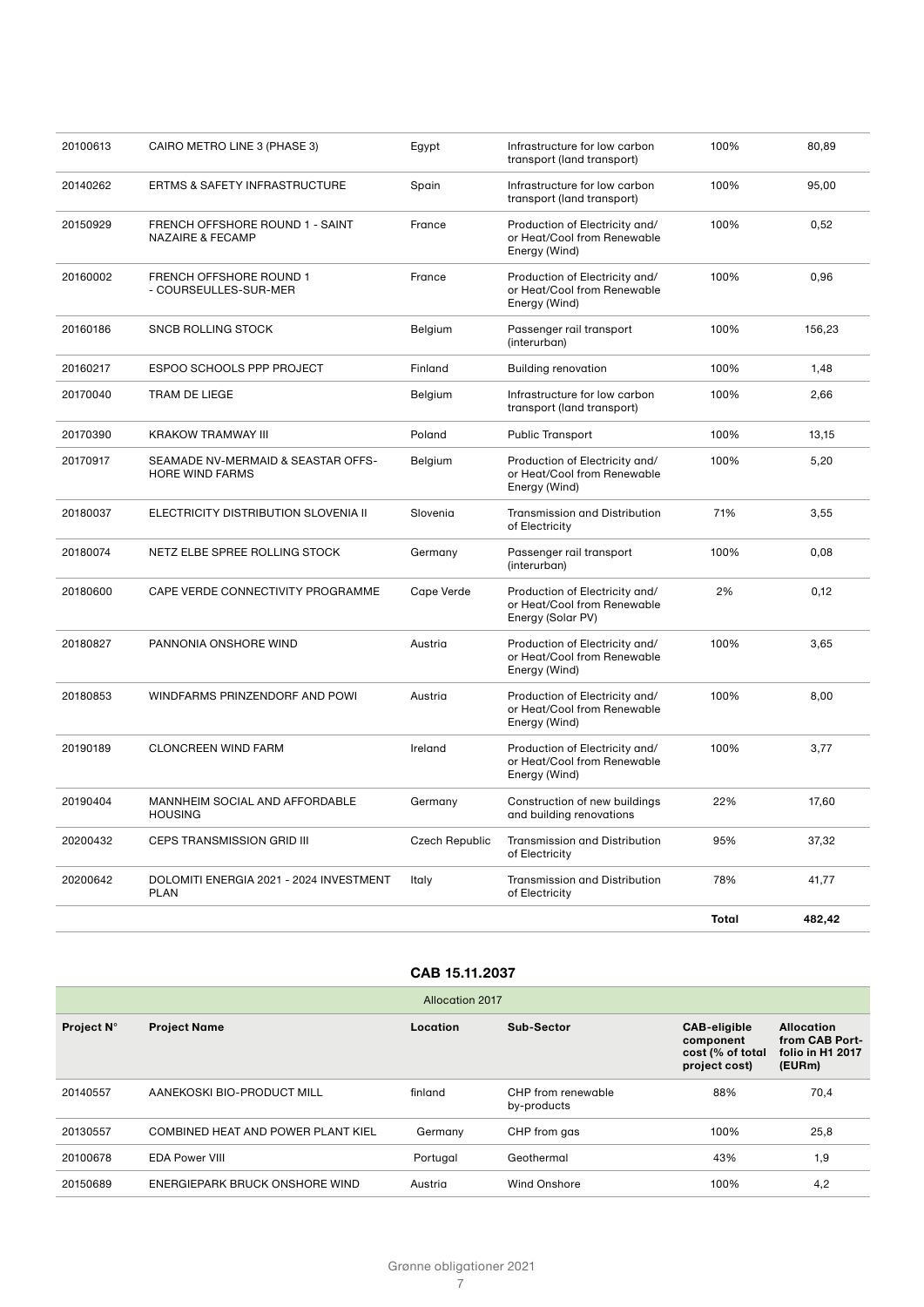| 20070230 | <b>ETED Power Transmission</b>                         | Dominican<br>Republic  | Transmission        | 39%          | 2,4   |
|----------|--------------------------------------------------------|------------------------|---------------------|--------------|-------|
| 20150314 | <b>BEATRICE OFFSHORE</b>                               | United Kingdom         | Wind Offshore       | 100%         | 141,6 |
| 20120442 | <b>France Energies Renouvelables</b>                   | France                 | <b>Various RE</b>   | 100%         | 50,0  |
| 20150382 | <b>Galloper Offshore Wind</b>                          | United<br>Kingdom      | Wind Offshore       | 100%         | 49,1  |
| 20150825 | HYDRO AND WIND POWER IN STYRIA                         | Austria                | <b>Various RE</b>   | 45%          | 25,7  |
| 20090484 | Lake Turkana Wind Power B                              | Kenya                  | <b>Wind Onshore</b> | 100%         | 11.7  |
| 20110411 | Netherlands Offshore Wind                              | Netherlands            | Wind Offshore       | 100%         | 40,3  |
| 20140251 | Nobelwind Offshore Wind                                | Belgium                | Wind Offshore       | 100%         | 53,4  |
| 20130640 | Nordergruende Offshore Wind                            | Germany                | Wind Offshore       | 100%         | 13,6  |
| 20130060 | Santander UK Renewable Energy                          | United<br>Kingdom      | <b>Various RE</b>   | 100%         | 175,5 |
| 20150619 | RENTEL OFFSHORE WIND                                   | Belgium                | Wind Offshore       | 100%         | 30,6  |
| 20160288 | VVO NEAR ZERO ENERGY BUILDINGS                         | Finland                | <b>Buildings</b>    | 100%         | 75,0  |
|          |                                                        |                        |                     |              |       |
|          |                                                        |                        |                     | <b>Total</b> | 771,2 |
|          |                                                        | <b>Allocation 2018</b> |                     |              |       |
| 20170647 | <b>CURTIS BIOMASS POWER GENERATION</b><br><b>PLANT</b> | Spain                  | <b>Biomass</b>      | 100%         | 7,6   |
| 20140017 | <b>ENERGY EFFICIENCY ITALY FL</b>                      | Italy                  | <b>Buildings</b>    | 100%         | 45,5  |
| 20170097 | <b>GOYA WIND PROJECT</b>                               | Spain                  | <b>Wind Onshore</b> | 100%         | 14,7  |
| 20150871 | NORTHER OFFSHORE WIND                                  | Belgium                | Wind Offshore       | 100%         | 63,2  |
| 20170897 | NORTHWESTER 2                                          | Belgium                | Wind Offshore       | 100%         | 3,9   |
| 20130468 | <b>OUARZAZATE III (TOWER)</b>                          | Morocco                | Solar CSP           | 100%         | 14,1  |
| 20170504 | OWENINNY ONSHORE WIND FARM PHASE 1                     | Ireland                | <b>Wind Onshore</b> | 100%         | 1,4   |
| 20150480 | REYKJAVIK ENERGY GEOTHERMAL                            | Iceland                | Hydropower          | 65%          | 9,3   |
| 20170257 | TAMPERE EDUCATION INFRASTRUCTURE                       | Finland                | <b>Buildings</b>    | 6%           | 2,5   |
| 20150840 | TRIPLA NEAR-ZERO ENERGY BUILDING<br><b>PROJECT</b>     | Finland                | <b>Buildings</b>    | 85%          | 4,4   |

# **CAB 14.11.2042**

**Total 228,9**

20160527 YES BANK (INDIA) CLIMATE ACTION FL India Wind Onshore, Solar PV 100% 61,8

| Allocation 2019 |                                                         |          |                  |                                                                           |                                  |  |
|-----------------|---------------------------------------------------------|----------|------------------|---------------------------------------------------------------------------|----------------------------------|--|
| Project N°      | <b>Project Name</b>                                     | Location | Sub-Sector       | <b>CAB-eligible</b><br>component<br>cost<br>(% of total)<br>project cost) | <b>CAB Allocation</b><br>(EUR m) |  |
| 20160881        | AGRI-INFRASTRUCTURE AND BIOMASS<br>POWER GENERATION     | Ukraine  | <b>Biomass</b>   | 24%                                                                       | 1,7                              |  |
| 20130253        | AKUO RENEWABLE ENERGY (FRANCE)                          | France   | Various RE       | 100%                                                                      | 18,6                             |  |
| 20150194        | CAMPUS UPEM UNIVERSITE PARIS-EST                        | France   | <b>Buildings</b> | 31%                                                                       | 7,4                              |  |
| 20170970        | HEMSO ENERGY EFFICIENT SOCIAL<br><b>INFRASTRUCTURES</b> | Sweden   | <b>Buildings</b> | 100%                                                                      | 100,0                            |  |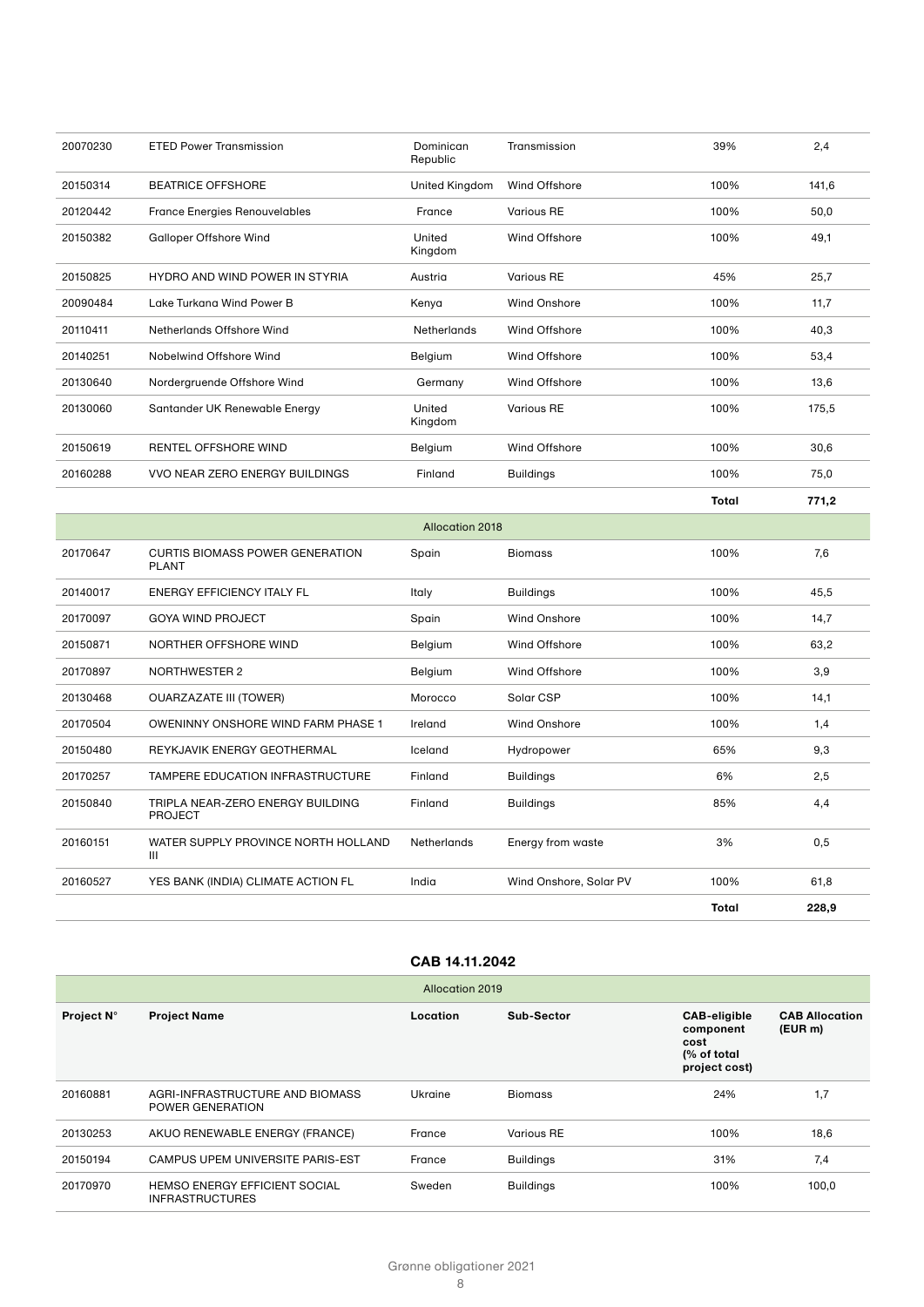| 20090485 | <b>HYDRO POWER PLANTS REHABILITATION</b>                     | Ukraine            | Hydropower                                 | 98%   | 19,5  |
|----------|--------------------------------------------------------------|--------------------|--------------------------------------------|-------|-------|
| 20170493 | METROPOLIA MYLLYPURO CAMPUS                                  | Finland            | <b>Buildings</b>                           | 75%   | 7,5   |
| 20120407 | NEPAL GRID DEVELOPMENT PROGRAMME                             | Nepal              | Transmission                               | 84%   | 12,1  |
| 20160729 | NORTH POLE ONSHORE WIND FARM                                 | Sweden             | RE: wind - onshore                         | 100%  | 16,8  |
| 20170897 | <b>NORTHWESTER 2</b>                                         | Belgium            | wind - offshore                            | 100%  | 11,6  |
| 20170504 | <b>OWENINNY ONSHORE WIND FARM PHASE 1</b>                    | Ireland            | <b>Wind Onshore</b>                        | 100%  | 0,9   |
| 20140040 | PROJET ENERGIE GUINEE                                        | Guinea             | Hydropower: conventional (with<br>storage) | 35%   | 2,6   |
| 20180339 | SAARLB CLIMATE ACTION MBIL                                   | Germany;<br>France | <b>Various RE</b>                          | 100%  | 15,0  |
| 20170917 | SEAMADE NV-MERMAID & SEASTAR OFFS-<br><b>HORE WIND FARMS</b> | Belgium            | wind - offshore                            | 100%  | 5.0   |
| 20150651 | TAMEGA IBERDROLA HYDROPOWER AND<br><b>STORAGE PORTUGAL</b>   | Portugal           | Hydropower                                 | 55%   | 272,5 |
| 20150840 | TRIPLA NEAR-ZERO ENERGY BUILDING<br><b>PROJECT</b>           | Finland            | <b>Buildings</b>                           | 85%   | 4,1   |
| 20150240 | <b>WINDFLOAT INNOVEIN FDP</b>                                | Portugal           | wind - offshore                            | 100%  | 3,0   |
|          |                                                              |                    |                                            | Total | 498,4 |

| <b>Allocation 2020</b> |                                                                 |         |                                                                                |         |        |  |  |
|------------------------|-----------------------------------------------------------------|---------|--------------------------------------------------------------------------------|---------|--------|--|--|
| 20100492               | DNIPROPETROVSK METRO COMPLETION                                 | Ukraine | Infrastructure for low carbon<br>transport (land transport)                    | 100,00% | 6,00   |  |  |
| 20120174               | <b>ONEE - PROJET EOLIEN</b>                                     | Morocco | Production of Electricity and/<br>or Heat/Cool from Renewable<br>Energy (Wind) | 100,00% | 16,02  |  |  |
| 20140123               | <b>EBS - ENERGY OPTIMISATION SLUDGE</b><br><b>TREATMENT</b>     | Austria | Anaerobic digestion of sewage<br>sludge                                        | 41.00%  | 3,07   |  |  |
| 20140436               | PLK RAILWAY MODERNIZATION E59 POZNAN<br>- SZCZECIN              | Poland  | Infrastructure for low carbon<br>transport (land transport)                    | 100.00% | 394,63 |  |  |
| 20150288               | <b>RESEAU FERROVIAIRE RAPIDE II</b>                             | Tunisia | Infrastructure for low carbon<br>transport (land transport)                    | 100,00% | 30,68  |  |  |
| 20150444               | TRAM-REG-BAHN INNSBRUCK                                         | Austria | Infrastructure for low carbon<br>transport (land transport)                    | 100,00% | 5,96   |  |  |
| 20160016               | EXTENSION TRAMWAY RABAT SALE                                    | Morocco | Infrastructure for low carbon<br>transport (land transport)                    | 100,00% | 12,00  |  |  |
| 20160050               | WARSAW II METRO LINE EXTENSION                                  | Poland  | Infrastructure for low carbon<br>transport (land transport)                    | 100.00% | 66,17  |  |  |
| 20160227               | <b>TAMPERE TRAMWAY</b>                                          | Finland | Infrastructure for low carbon<br>transport (land transport)                    | 100,00% | 45,00  |  |  |
| 20160327               | PUNE METRO RAIL PROJECT                                         | India   | Infrastructure for low carbon<br>transport (land transport)                    | 100,00% | 26,82  |  |  |
| 20160392               | CITYJET REGIONAL ROLLING STOCK                                  | Austria | Passenger rail transport<br>(interurban)                                       | 100,00% | 75,00  |  |  |
| 20160766               | <b>BUCHAREST S4 ENERGY EFFICIENCY</b>                           | Romania | <b>Building renovation</b>                                                     | 88,00%  | 10,41  |  |  |
| 20160845               | NORMANDIE MATERIEL ROULANT                                      | France  | Passenger rail transport<br>(interurban)                                       | 100,00% | 31,61  |  |  |
| 20170020               | RHEIN-NECKAR-TRAM 2020                                          | Germany | <b>Public Transport</b>                                                        | 100,00% | 16,70  |  |  |
| 20170040               | <b>TRAM DE LIEGE</b>                                            | Belgium | Infrastructure for low carbon<br>transport (land transport)                    | 100,00% | 8,05   |  |  |
| 20170414               | <b>ITALIAN MEDIUM SIZED RENEWABLES</b><br><b>FRAMEWORK LOAN</b> | Italy   | Production of Electricity and/<br>or Heat/Cool from Renewable<br>Energy (Wind) | 100,00% | 8,73   |  |  |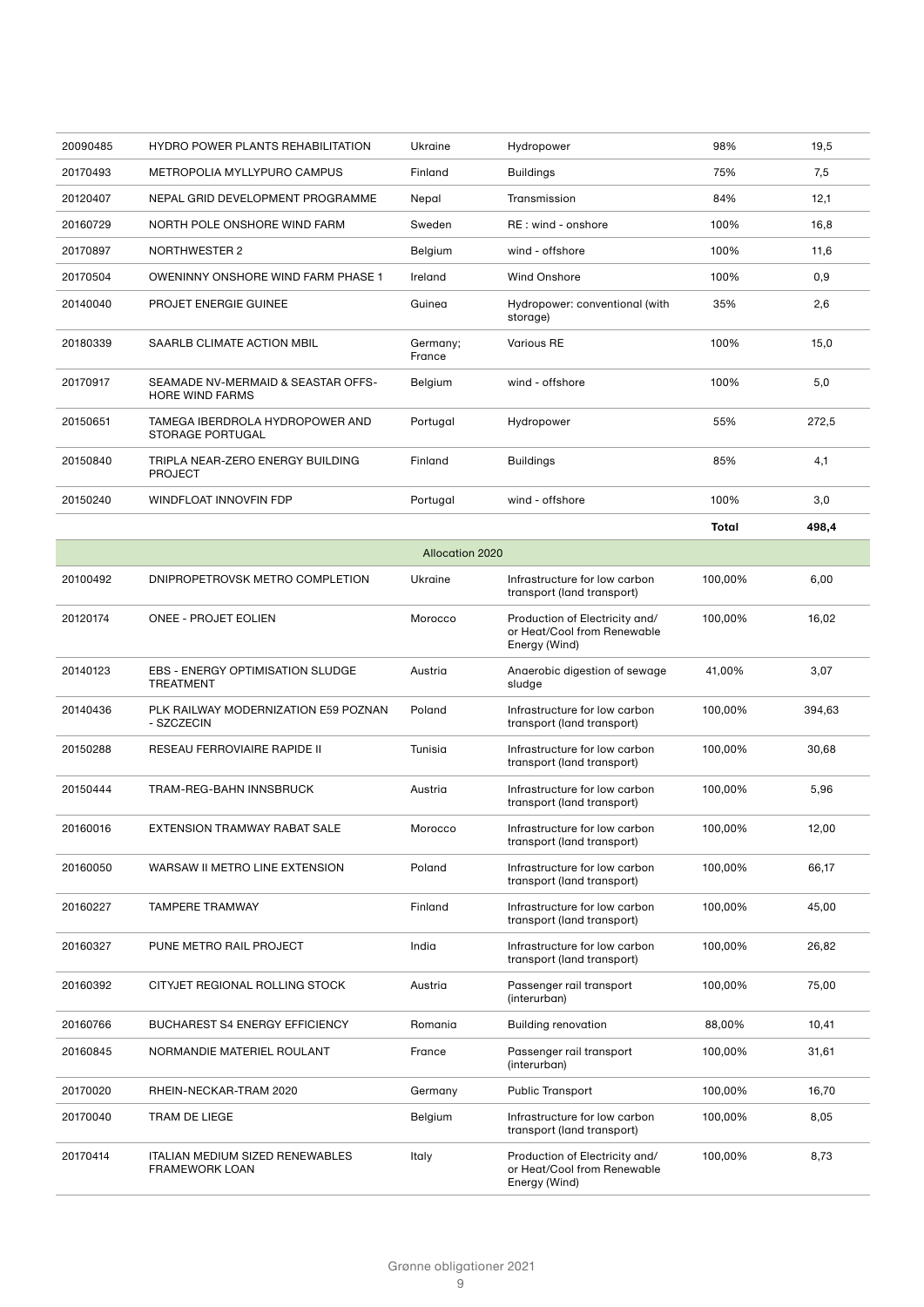| 20170503 | NS RAIL ROLLING STOCK 2-INTERCITY NEW<br><b>GENERATION</b>     | Netherlands               | Passenger rail transport<br>(interurban)                                           | 100,00%      | 100,00  |
|----------|----------------------------------------------------------------|---------------------------|------------------------------------------------------------------------------------|--------------|---------|
| 20170745 | LANUZA WIND PROJECT                                            | Spain                     | Production of Electricity and/<br>or Heat/Cool from Renewable<br>Energy (Wind)     | 100,00%      | 6,58    |
| 20170875 | TALASOL SOLAR PV PLANT                                         | Spain                     | Production of Electricity and/<br>or Heat/Cool from Renewable<br>Energy (Solar PV) | 100,00%      | 2,49    |
| 20180021 | PROGRAMM NAHVERKEHR BADEN-WUERT-<br><b>TEMBERG NETZ 7B</b>     | Germany                   | Passenger rail transport<br>(interurban)                                           | 100,00%      | 17,45   |
| 20180074 | NETZ ELBE SPREE ROLLING STOCK                                  | Germany                   | Passenger rail transport<br>(interurban)                                           | 100,00%      | 0,03    |
| 20180659 | LA CABRERA Y TALAYUELA SOLAR PV                                | Spain                     | Production of Electricity and/<br>or Heat/Cool from Renewable<br>Energy (Solar PV) | 100,00%      | 7,00    |
| 20190237 | ZERO-E SOLAR PV                                                | Spain                     | Production of Electricity and/<br>or Heat/Cool from Renewable<br>Energy (Solar PV) | 100,00%      | 45,68   |
| 20190303 | BOURGOGNE-FRANCHE-COMTE MATERIEL<br><b>ROULANT</b>             | France                    | Passenger rail transport<br>(interurban)                                           | 100,00%      | 75,00   |
|          |                                                                |                           |                                                                                    | <b>Total</b> | 1011,08 |
|          |                                                                | <b>Allocation H1 2021</b> |                                                                                    |              |         |
| 20060128 | OMVG - INTERCONNECTION                                         | Guinea                    | Transmission and Distribution<br>of Electricity                                    | 100,00%      | 10,00   |
| 20150929 | FRENCH OFFSHORE ROUND 1 - SAINT<br><b>NAZAIRE &amp; FECAMP</b> | France                    | Production of Electricity and/<br>or Heat/Cool from Renewable<br>Energy (Wind)     | 100,00%      | 6,24    |
| 20160217 | ESPOO SCHOOLS PPP PROJECT                                      | Finland                   | <b>Building renovation</b>                                                         | 100,00%      | 1,12    |
| 20170040 | TRAM DE LIEGE                                                  | Belgium                   | Infrastructure for low carbon<br>transport (land transport)                        | 100,00%      | 2,78    |
| 20170041 | AVE Y VASCA EXTENSION                                          | Spain                     | Infrastructure for low carbon<br>transport (land transport)                        | 100,00%      | 277,89  |
| 20170359 | NORTHVOLT ETT - LARGE SCALE BATTERY<br><b>PLANT</b>            | Sweden                    | manufacturing of low carbon<br>technology                                          | 85,00%       | 14,55   |
| 20170745 | <b>LANUZA WIND PROJECT</b>                                     | Spain                     | Production of Electricity and/<br>or Heat/Cool from Renewable<br>Energy (Wind)     | 100,00%      | 3,45    |
| 20170875 | <b>TALASOL SOLAR PV PLANT</b>                                  | Spain                     | Production of Electricity and/<br>or Heat/Cool from Renewable<br>Energy (Solar PV) | 100,00%      | 5,01    |
| 20170917 | SEAMADE NV-MERMAID & SEASTAR OFFS-<br>HORE WIND FARMS          | Belgium                   | Production of Electricity and/<br>or Heat/Cool from Renewable<br>Energy (Wind)     | 100,00%      | 1,53    |
| 20180074 | NETZ ELBE SPREE ROLLING STOCK                                  | Germany                   | Passenger rail transport<br>(interurban)                                           | 100,00%      | 0,15    |
| 20180447 | UNESCO CULTURE AND EDUCATION<br><b>INFRASTRUCTURE</b>          | France                    | Construction of new buildings                                                      | 49,40%       | 3,36    |
| 20180659 | LA CABRERA Y TALAYUELA SOLAR PV                                | Spain                     | Production of Electricity and/<br>or Heat/Cool from Renewable<br>Energy (Solar PV) | 100,00%      | 6,00    |
| 20180827 | PANNONIA ONSHORE WIND                                          | Austria                   | Production of Electricity and/<br>or Heat/Cool from Renewable<br>Energy (Wind)     | 100,00%      | 4,54    |
| 20190260 | ACSM-AGAM ENERGY EFFICIENCY & CLIMATE<br><b>ACTION</b>         | Italy                     | Public lighting                                                                    | 37,40%       | 9,35    |
|          |                                                                |                           |                                                                                    | <b>Total</b> | 345,96  |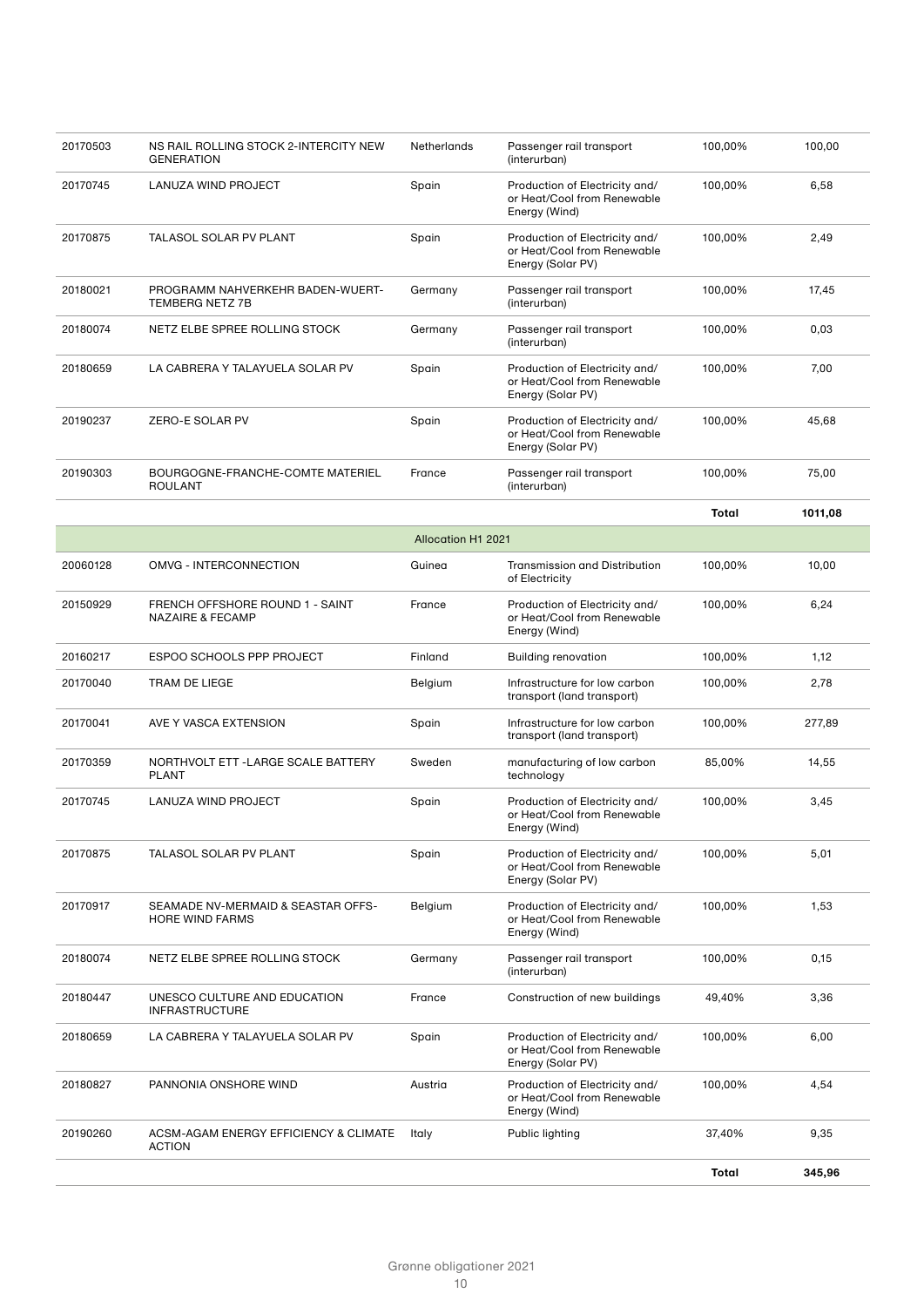| <b>Allocation 2018</b> |                                                                 |                |                               |                                                                |                                  |
|------------------------|-----------------------------------------------------------------|----------------|-------------------------------|----------------------------------------------------------------|----------------------------------|
| Project N°             | <b>Project Name</b>                                             | Location       | Sub-Sector                    | CAB-eligible<br>component cost<br>(% of total<br>project cost) | <b>CAB Allocation</b><br>(EUR m) |
| 20150314               | <b>BEATRICE OFFSHORE</b>                                        | United Kingdom | Wind offshore                 | 100%                                                           | 15,4                             |
| 20160318               | BELGIUM COMMUNAUTE FRANCAISE<br><b>RESEARCH EDUCATIO</b>        | Belgium        | <b>Buildings</b>              | 28%                                                            | 36,4                             |
| 20100641               | BPER ENERGIA RINNOVABILE FL                                     | Italy          | <b>Various RE</b>             | 100%                                                           | 17,5                             |
| 20120546               | <b>BUCHAREST S4 THERMAL REHABILITATION II</b>                   | Romania        | <b>Buildings</b>              | 100%                                                           | 19,5                             |
| 20160764               | <b>BUCHAREST S6 THERMAL REHABILITATION II</b>                   | Romania        | Buildings                     | 100%                                                           | 26,7                             |
| 20130557               | COMBINED HEAT AND POWER PLANT KIEL                              | Germany        | CHP from gas                  | 100%                                                           | 10,0                             |
| 20170647               | <b>CURTIS BIOMASS POWER GENERATION</b><br><b>PLANT</b>          | Spain          | <b>Biomass</b>                | 100%                                                           | 2,2                              |
| 20170046               | <b>E2I RENEWABLE ENERGY</b>                                     | Italy          | <b>Wind Onshore</b>           | 100%                                                           | 15,6                             |
| 20160936               | EDUCATION SEINE-SAINT-DENIS                                     | France         | <b>Buildings</b>              | 63%                                                            | 22,1                             |
| 20140216               | EFFICIENT UTILITY INFRASTRUCTURE<br>KLAGENFURT                  | Austria        | <b>District Heating</b>       | 45%                                                            | 11,3                             |
| 20160822               | EL TO ZAGREB - COMBINED CYCLE POWER<br><b>PLANT</b>             | Croatia        | CHP                           | 100%                                                           | 3,4                              |
| 20130099               | ESB NETWORK - RENEWABLE CONNECTION                              | Ireland        | Transmission                  | 92%                                                            | 37,8                             |
| 20150382               | <b>GALLOPER OFFSHORE WIND</b>                                   | United Kingdom | <b>Wind Offshore</b>          | 100%                                                           | 5,1                              |
| 20170097               | <b>GOYA WIND PROJECT</b>                                        | Spain          | Wind Onshore                  | 100%                                                           | 4,0                              |
| 20170466               | <b>GRENOBLE ALPES METROPOLE CLIMATE</b><br><b>ACTION</b>        | France         | Biomass                       | 29%                                                            | 9,0                              |
| 20160448               | <b>HOUSING CORPORATION TRUDO</b>                                | Netherlands    | <b>Buildings</b>              | 66%                                                            | 26,4                             |
| 20150931               | <b>INDIA SOLAR POWER</b>                                        | India          | Solar PV                      | 100%                                                           | 35,4                             |
| 20170414               | <b>ITALIAN MEDIUM SIZED RENEWABLES</b><br><b>FRAMEWORK LOAN</b> | Italy          | <b>Various RE</b>             | 100%                                                           | 22,0                             |
| 20130037               | LAS PAILAS GEOTHERMAL PROJECT                                   | Costa Rica     | Geothermal                    | 100%                                                           | 23,8                             |
| 20160038               | LEG ENERGY EFFICIENT BUILDINGS                                  | Germany        | Buildings                     | 75%                                                            | 18,8                             |
| 20150433               | LIETUVOS ENERGIJA VILNIUS CHP PROJECT                           | Lithuania      | CHP, biomass, waste to energy | 100%                                                           | 20,0                             |
| 20120677               | MEGALIM SOLAR THERMAL PLANT                                     | Israel         | Solar CSP                     | 100%                                                           | 18,2                             |
| 20100575               | NORTH YORKSHIRE AND YORK WASTE PPP                              | United Kingdom | Energy from waste             | 50%                                                            | 5,3                              |
| 20150871               | NORTHER OFFSHORE WIND                                           | Belgium        | Wind Offshore                 | 100%                                                           | 56,8                             |
| 20130468               | <b>OUARZAZATE III (TOWER)</b>                                   | Morocco        | Solar CSP                     | 100%                                                           | 3,1                              |
| 20170504               | OWENINNY ONSHORE WIND FARM PHASE 1                              | Ireland        | Wind Onshore                  | 100%                                                           | 0,9                              |
| 20150619               | RENTEL OFFSHORE WIND                                            | Belgium        | Wind Offshore                 | 100%                                                           | 6,1                              |
| 20140699               | SAINSHAND ONSHORE WIND PROJECT                                  | Mongolia       | Wind onshore                  | 100%                                                           | 2,4                              |
| 20160146               | SCA OSTRAND MILL EXPANSION AND<br>FORESTRY                      | Sweden         | Biomass, Industry             | 77%                                                            | 78,9                             |
| 20170173               | SOREGIES ENERGY NETWORKS &<br>RENEWABLE GENERATI                | France         | Various RE, Transmission      | 33%                                                            | 11,2                             |
| 20150580               | SSE CAITHNESS MORAY POWER<br>TRANSMISSION                       | United Kingdom | Transmission                  | 100%                                                           | 226,2                            |
| 20140445               | SWM SANDBANK OFFSHORE WINDPARK                                  | Germany        | Wind Offshore                 | 100%                                                           | 160,0                            |
| 20160242               | VALECO - RENEWABLE ENERGY PROJECTS<br><b>PORTFOLIO</b>          | France         | Solar PV, Wind Onshore        | 100%                                                           | 40,5                             |
| 20150240               | WINDFLOAT INNOVFIN FDP                                          | Portugal       | Wind Offshore                 | 100%                                                           | 10,0                             |
|                        |                                                                 |                |                               | Total                                                          | 1002,00                          |